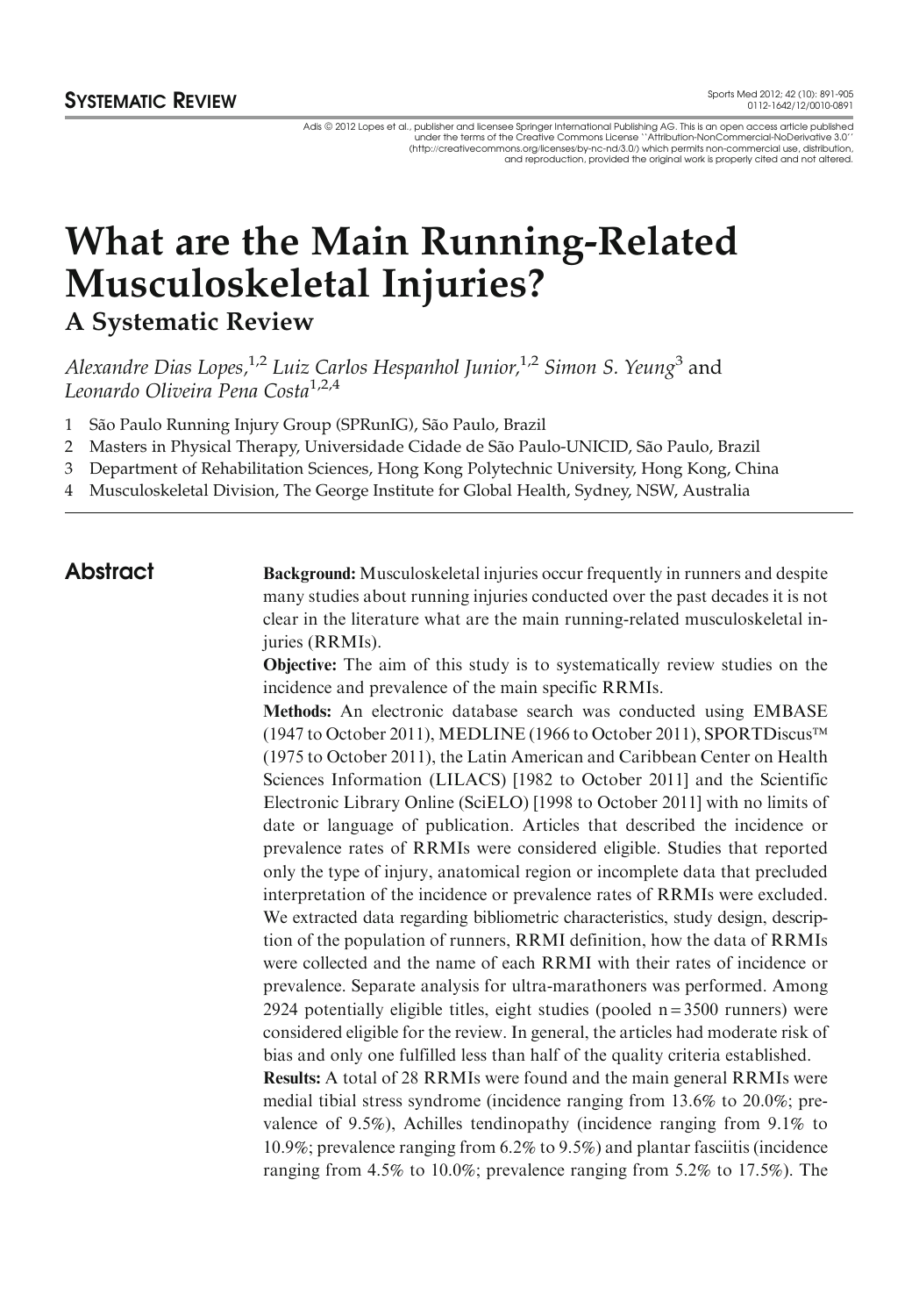main ultra-marathon RRMIs were Achilles tendinopathy (prevalence ranging from 2.0% to 18.5%) and patellofemoral syndrome (prevalence ranging from 7.4% to 15.6%).

Conclusion: This systematic review provides evidence that medial tibia stress syndrome, Achilles tendinopathy and plantar fasciitis were the main general RRMIs, while Achilles tendinopathy and patellofemoral syndrome were the most common RRMIs for runners who participated in ultra-marathon races.

# 1. Introduction

Running is one of the most popular physical activities enjoyed by people around the world $[1]$  and the number of runners has grown substantially over the past decades. People seeking a healthier lifestyle through weight control and improved exercise capacity frequently choose running, as this has been considered to be of low cost and can be easily implemented.<sup>[2]</sup> More importantly, running has many beneficial effects including a reduction of risk factors for cardiovascular disease.[3] Despite these health benefits, running injuries are common, with incidence rates ranging between  $18.2\%$  and  $92.4\%$ ,  $[4-6]$  or 6.8–59 injuries per 1000 hours of exposure to running.[7-12] This large variation in incidence rates of running injury may be explained by the difference in the subjects' characteristics, as well as the definitions of running-related musculoskeletal injuries (RRMIs), which differ between studies.<sup>[5]</sup>

Studies have been conducted to identify what are the most common injuries among runners.[2,6,8,12-19] However, because of a large heterogeneity in the studies performed (e.g. RRMI definition, type of runners, injury classification and/or diagnosis), the literature does not provide a clear direction on the most incidental and/or prevalent RRMIs. In the prevention and rehabilitation of RRMIs, the identification of the main injuries is important as this can direct physicians, coaches, healthcare professionals and researchers to channel their resources on how to develop specific prevention and intervention strategies to decrease both the incidence and severity of these injuries. To our knowledge, there is no systematic review that summarizes the incidence and prevalence estimates of each RRMI. Therefore, the aim of this

study is to systematically review the literature on the incidence and prevalence of RRMIs.

### 2. Methods

### 2.1 Eligibility Criteria and Study Selection

An electronic database search was conducted on EMBASE (1947 to October 2011), MEDLINE  $(1966 \text{ to October } 2011)$ , SPORTDiscus<sup>TM</sup> (1975) to October 2011), Latin American and Caribbean Center on Health Sciences Information (LI-LACS) [1982 to October 2011] and Scientific Electronic Library Online (SCIELO) [1998 to October 2011] databases, with no limits of language or date of publication. The date of the last search was October 2011 and the search strategy, terms and operands used are presented in table I. We included articles related to RRMIs that clearly described or diagnosed running-related injuries with their rates or frequency distribution (incidence or prevalence) of each RRMI. The inclusion criteria were prospective cohort studies and nonintervention groups from clinical trials related to the prevention of running-related injuries that included only runners without injury in the selection process of the study (for incidence estimates); and prospective, cross-sectional and retrospective studies that included injured and uninjured runners in the selection process of the study (for prevalence estimates).

We excluded articles that (i) included only injured runners as their sample; (ii) described only the injury type (e.g. tendinopathy) or anatomical region (e.g. knee injury) but without a clear definition of the injury (e.g. Achilles tendinopathy); (iii) do not provide quantitative data regarding the injuries rate or frequency distribution (incidence)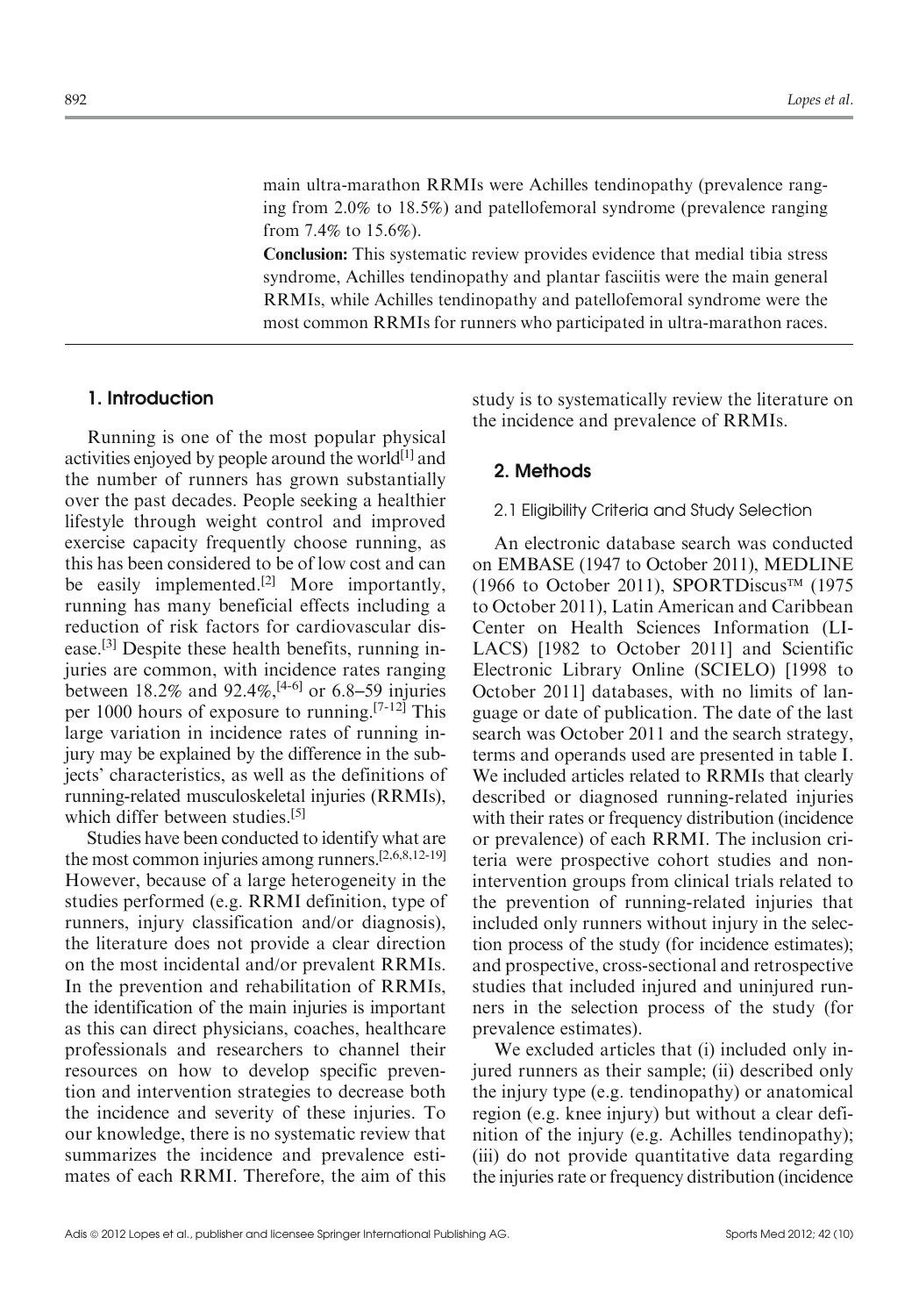| EMBASE               | Table I. Search strategies for each database            | MEDLINE          |                    | SPORTDiscus <sup>™</sup> |                                                                                                                             | <b>LILACS</b>    |                    | SCIELO           |                      |
|----------------------|---------------------------------------------------------|------------------|--------------------|--------------------------|-----------------------------------------------------------------------------------------------------------------------------|------------------|--------------------|------------------|----------------------|
| Search<br>number     | Search term                                             | Search<br>number | Search term        | Search<br>number         | Search term                                                                                                                 | Search<br>number | Search term        | Search<br>number | Search term          |
|                      | Marathon runner                                         |                  | Marathon runner    |                          | Running injuries                                                                                                            |                  | Running AND injur* |                  | Running AND injuries |
| 2                    | Running                                                 | $\sim$           | Running            |                          | Limit: scientific journal                                                                                                   |                  |                    |                  |                      |
| ო                    | Treadmill exercise                                      | ო                | Treadmill exercise |                          | Limit: thesis                                                                                                               |                  |                    |                  |                      |
| 4                    | Dogging                                                 |                  | Dogging            |                          | 1 AND 2 AND 3                                                                                                               |                  |                    |                  |                      |
| Ю                    | $ORI-4$                                                 |                  | $OR/1-4$           |                          |                                                                                                                             |                  |                    |                  |                      |
| ဖ                    | Sport injury                                            | ဖ                | Sport injury       |                          |                                                                                                                             |                  |                    |                  |                      |
|                      | Limit: humans                                           |                  | Limit: humans      |                          |                                                                                                                             |                  |                    |                  |                      |
| $\infty$             | 5 AND 6 AND 7                                           | ∞                | 5 AND 6 AND 7      |                          |                                                                                                                             |                  |                    |                  |                      |
| Results <sup>a</sup> |                                                         |                  |                    |                          |                                                                                                                             |                  |                    |                  |                      |
| 544                  |                                                         | 670              |                    | 1666                     |                                                                                                                             | ౚౢ               |                    | $\frac{4}{1}$    |                      |
|                      | a Total number of articles retrieved for each database. |                  |                    |                          |                                                                                                                             |                  |                    |                  |                      |
|                      |                                                         |                  |                    |                          | LILACS = Latin American and Caribbean Center on Health Sciences Information; SciELO = Scientific Electronic Library Online. |                  |                    |                  |                      |
|                      |                                                         |                  |                    |                          |                                                                                                                             |                  |                    |                  |                      |

or prevalence) of each RRMI or incomplete data (i.e. we excluded articles that did not present incidence and/or prevalence estimates of all RRMIs) that precluded interpretation of what would be the most frequent RRMIs in runners; and (iv) described the running-related injuries together with other sports injuries in which the RRMIs could not be distinguished. The screening of eligible studies was performed in three steps: (i) screening the titles; (ii) screening the abstracts; and (iii) screening the full texts. Each step was performed by two independent reviewers (LCHJ and ACAC) and, in case of disagreement between the reviewers, a final arbitration was performed by a third independent reviewer (ADL).

#### 2.2 Data Extraction and Data Analysis

Data from each article were extracted by one reviewer who extracted the following information: first author, year of publication, study design, description of the population of runners (e.g. marathon or half-marathon runners), definition of RRMI, how the data of RRMIs were collected and the incidence or prevalence rates of the RRMIs. Information regarding incidence was extracted from prospective studies that evaluated uninjured runners who were followed over the study time period (new injuries analysis). Information regarding prevalence was extracted from retrospective and/or cross-sectional studies<sup>[20]</sup> that did not include injured runners only in the subject population. As the articles included in this review consisted of prospective, retrospective, cross-sectional and clinical trials, we were unable to find any validated published tool that could be applied to evaluate the risk of bias with such diversified research designs. Therefore, the authors of this review developed the criteria for assessing risk of bias of the articles based on the criteria used in three previous studies.<sup>[5,21,22]</sup> Among them, one aimed to review the overall incidence of running injuries,[5] another study proposed a tool for assessing the risk of bias of prevalence studies on low back pain,[22] and the last study suggested a methodological guide for conducting studies aimed to evaluate the rate or frequency distribution of overuse sports injuries.[21]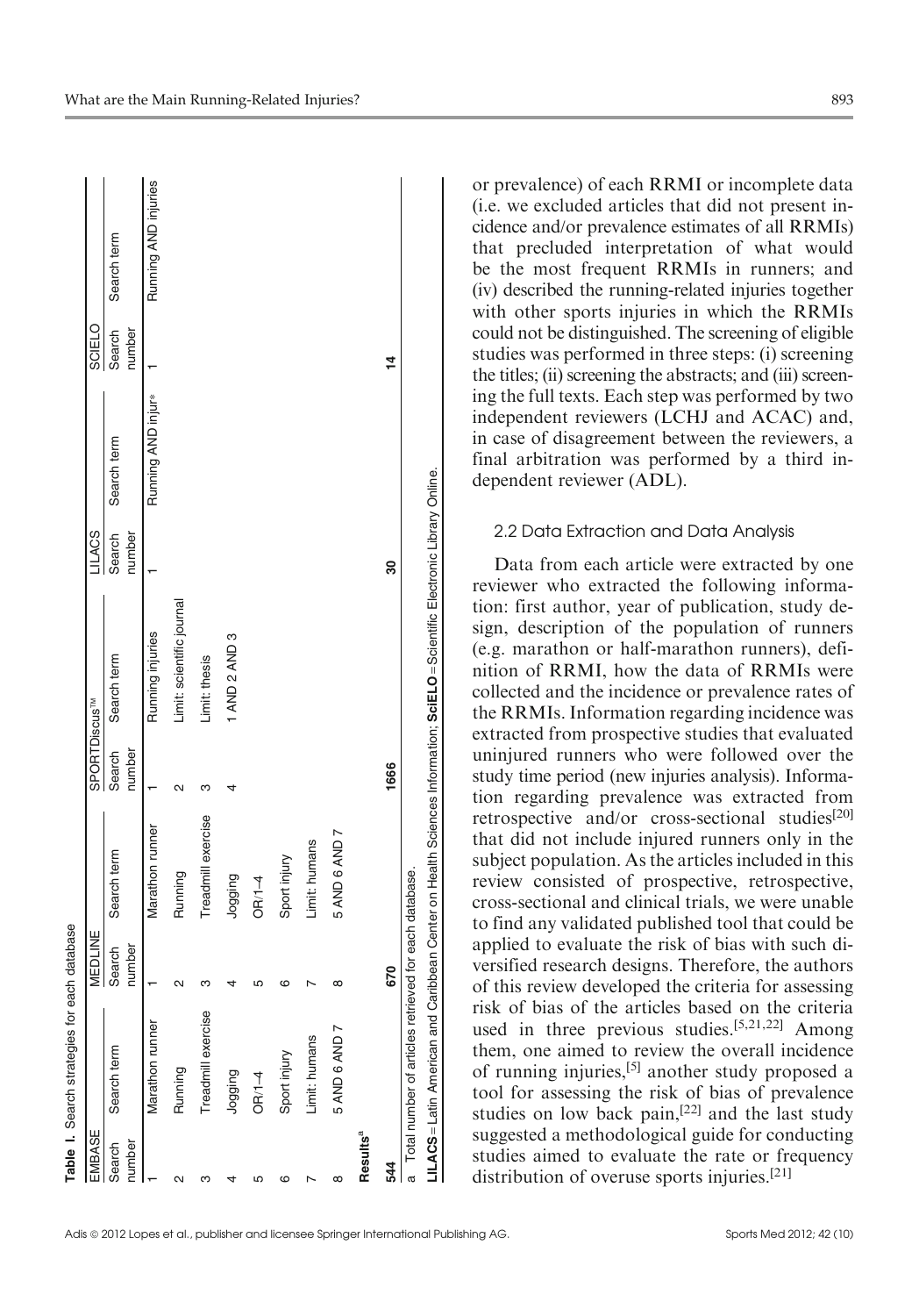The criteria for assessing the risk of bias were (1) definition of RRMIs described in each article (yes/no); (2) studies with prospective designs that presented incidence data, or studies with prospective and cross-sectional designs that presented prevalence data (yes/no); (3) description of the population of runners or the type of the runners (e.g. marathon runners or half-marathon runners) that participated in the study (yes/no); (4) whether the process of inclusion of runners in the study was at random (i.e. not by convenience) or the data collection was performed with the entire target population (yes/no); (5) data analysis was performed with at least 80% of the runners included in the study (this criterion was applied only to studies with prospective design and assessed as 'yes' or 'no'); (6) whether the data regarding the injuries were self-reported by the runners of the study or by a healthcare professional (yes/no); (7) whether the same mode of data collection (e-mail, telephone, interview, etc.) was used (yes/no); (8) whether the diagnosis was conducted by medical doctors (yes/no); (9) follow-up period of at least 6 months for prospective studies and retrospective data collection of up to 12 months for the retrospective studies (this criterion did not apply to cross-sectional studies and was assessed by 'yes' or 'no'); and (10) incidence or prevalence rates of each RRMI expressed by a ratio that represents both the number of injuries as well as the exposure to running (e.g. RRMI/ 1000 hours of running exposure, and this criterion was assessed by 'yes' or 'no'). The detailed description of each criterion and how the assessment of risk of bias was performed are presented in appendix 1 (see the Supplemental Digital Content, http://links.adisonline.com/SMZ/A11).

Due to the heterogeneity of study designs, we did not pool the data for analysis. The analysis was conducted descriptively and the data were presented as frequency distributions of incidence or prevalence of each RRMI and were expressed as percentages. We decided to separately analyse the articles related to ultra-marathon races because these studies were only conducted during races that lasted from 5 to 8 days, and we believe that the injury data have different characteristics to those studies that captured the RRMIs with a defined period of time. We used two criteria to rank the most frequent RRMIs observed in this review (i) the number of articles that reported each RRMI, because it means that the injury was frequently found among the populations of the different running injury studies; and (ii) the highest incidence estimates for each general RRMI and the highest prevalence estimates for each ultramarathon RRMI found among studies of this review.

#### 3. Results

A total of 2924 articles were retrieved from the five databases. Among them, 540 were duplicated. After screening of the title, abstracts and full texts, if appropriate, only eight studies met the criteria for inclusion. Figure 1 shows the inclusion process for this review. Eight studies with 3500 runners were included in this analysis. Two were prospective cohort studies,[10,23] one was a clinical trial,[24] two were retrospective cohorts[25,26] and three were cross-sectional studies.[27-29] Five of them evaluated the incidence<sup>[10,23,24]</sup> (table II) or prevalence<sup>[25,26]</sup> (table III) of the general RRMIs and three studies<sup>[27-29]</sup> captured the RRMIs during ultra-marathon races (table IV). The control group of the clinical trial<sup>[24]</sup> was included in this systematic review because the participants of this group did not receive any intervention, and the inclusion criteria of the runners from this specific trial were not restrictive and were very similar to the other observational studies that were included. In assessing the risk of bias of these eight articles, of a total possible score of 10, the range of the overall score was 4–8. Table V details the score and assessment criterion on the risk of bias for these eight studies.

A total of 28 different RRMIs were reported in these eight studies. For the estimation of the incident rate of the RRMIs, the capturing period for the three studies was 12 months. For the prevalence, the retrospective periods were 12 and 24 months, respectively. The studies that captured the RRMIs during ultra-marathon races varied the race days from  $\bar{5}^{[29]}$  to  $6^{[28]}$  or 5 to 8 days.<sup>[27]</sup> The most frequent reported RRMIs differ between non-ultra-marathon runners and ultra-marathoners.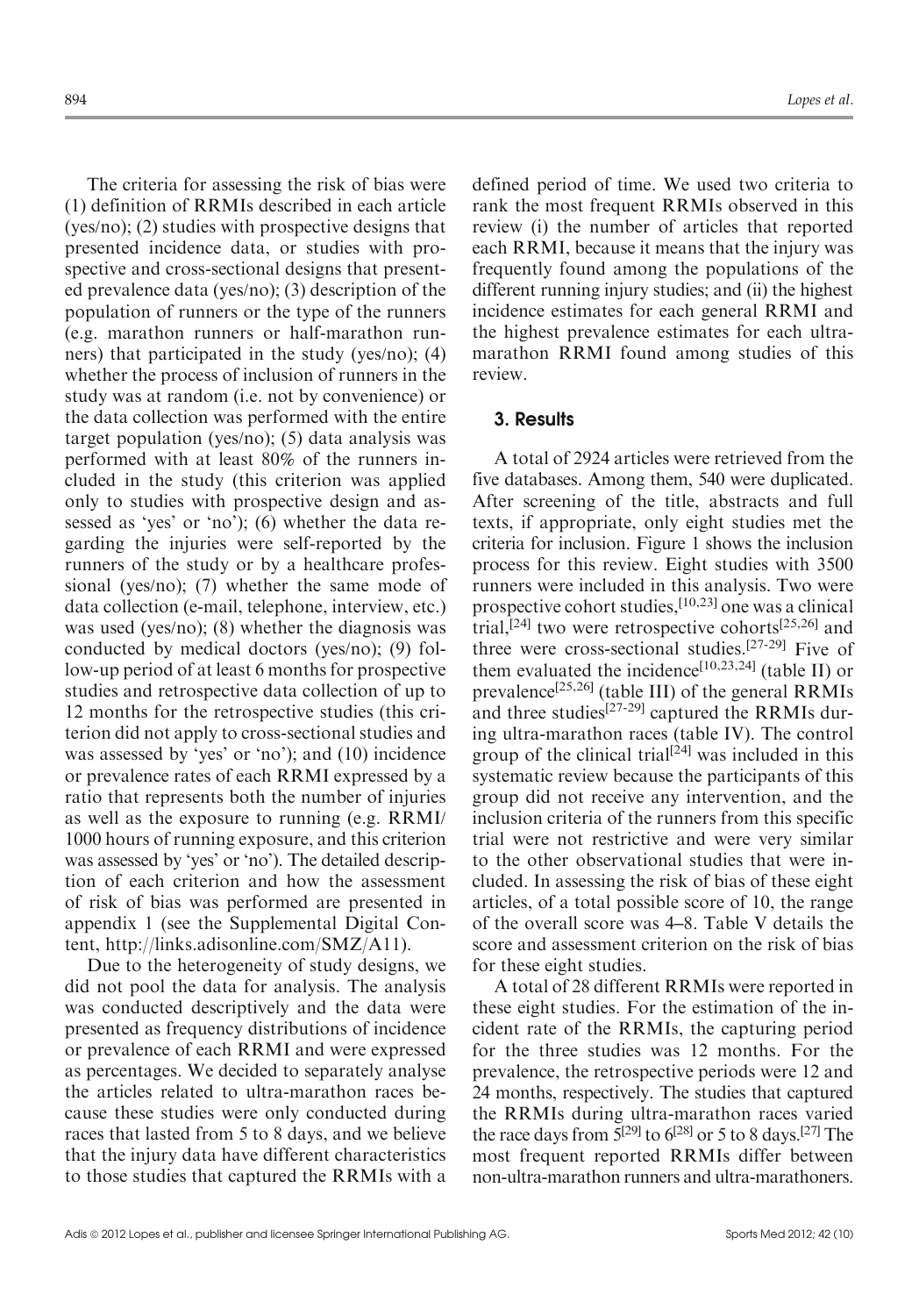

Fig. 1. Flowchart of the inclusion process of the articles in the systematic review. LILACS = Latin American and Caribbean Center on Health Sciences Information; SCIELO = Scientific Electronic Library Online.

Table VI shows the 21 general RRMIs. Table VII presents the 15 RRMIs reported during ultramarathon races. The highest incident rate of RRMIs was patellar tendinopathy (22.7%). The most prevalent general RRMI was plantar fasciitis (17.5%) and the most prevalent RRMI during ultra-marathon races was ankle dorsiflexors tendinopathy (29.6%).

The most frequently general RRMIs reported were medial tibial stress syndrome (incidence rate ranging from 13.6% to 20.0%; prevalence rate of 9.5%), Achilles tendinopathy (incidence rate ranging from 9.1% to 10.9%; prevalence rate ranging from 6.2% to 9.5%), and plantar fasciitis (incidence rate ranging from 4.5% to 10.0%; prevalence rate ranging from 5.2% to 17.5%). For RRMIs sustained during ultra-marathon races, the most frequently reported were Achilles tendinopathy (prevalence rate ranging from 2.0% to 18.5%) and patellofemoral syndrome (prevalence rate ranging from 7.4% to 15.6%).

## 4. Discussion

This is the first systematic review on the incidence and prevalence rates of RRMIs reported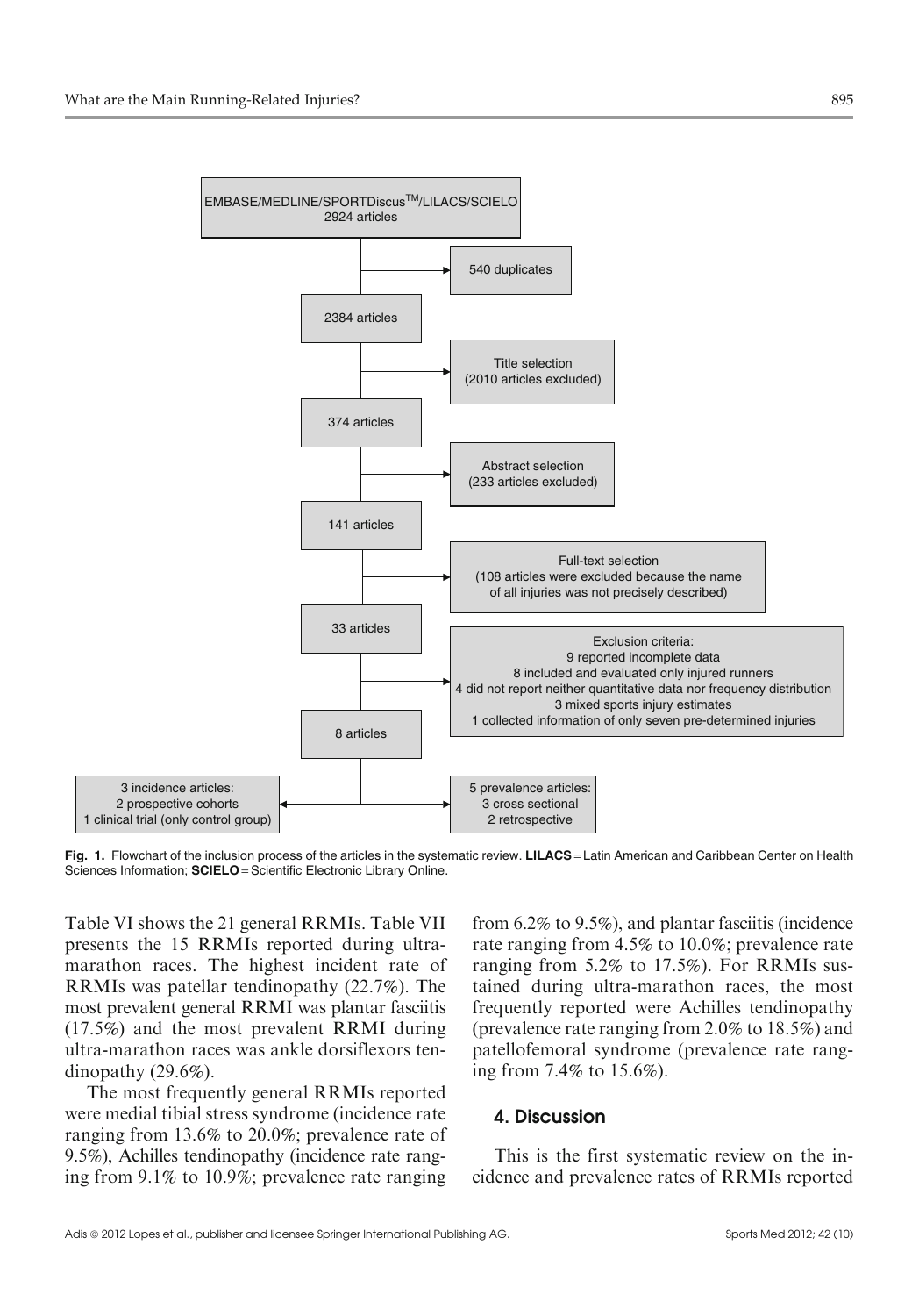|                                         | Table II. Incidence rates of running-related musculoskeletal injuries |                                                                                            |                                                                                                                                                                                                                                  |                                                                                                          |                                                                                                                                                                                                                                                                                                    |                                                                                                              |
|-----------------------------------------|-----------------------------------------------------------------------|--------------------------------------------------------------------------------------------|----------------------------------------------------------------------------------------------------------------------------------------------------------------------------------------------------------------------------------|----------------------------------------------------------------------------------------------------------|----------------------------------------------------------------------------------------------------------------------------------------------------------------------------------------------------------------------------------------------------------------------------------------------------|--------------------------------------------------------------------------------------------------------------|
| Study, year                             | qu-wollot)<br>period in months)<br>Study design                       | Population                                                                                 | Musculoskeletal injury<br>definition                                                                                                                                                                                             | Injuries data collection                                                                                 | RRMIS                                                                                                                                                                                                                                                                                              | Incidence<br>[% (n)]                                                                                         |
| Pileggi et al., <sup>[23]</sup><br>2010 | Prospective cohort<br>(12)                                            | and runners who aimed<br>running at least 5 x/wk<br>18 amateur runners,<br>to run 50 km/wk | acute (until 2 wk); subacute<br>2 wk). Symptoms duration:<br>$(2-6$ wk); chronic $(>6$ wk)<br>grade I (no interruption);<br>(interruption for at least<br>Interference in training:<br>reduction); grade III<br>grade II (volume | telephone or in person<br>Injuries were reported<br>and evaluated by a<br>by the runners by<br>physician | Medial tibial stress syndrome<br>Hip adductor muscle injury<br>lliac crest stress fracture<br>lliotibial band syndrome<br>Retrochanteric bursitis<br>Achilles tendinopathy<br>Patellar tendinopathy<br>Tibial stress fracture<br>Infrapatellar bursitis<br>Calf muscle injury<br>Plantar fasciitis | 4.5(1)<br>4.5(1)<br>4.5(1)<br>4.5(1)<br>9.1(2)<br>9.1(2)<br>9.1(2)<br>9.1(2)<br>4.5(1)<br>22.7(5)<br>13.6(3) |
| Jakobsen et al., [24]<br>1994           | Clinical trial <sup>a</sup><br>(12)                                   | 20 marathon runners                                                                        | that was sustained during<br>musculoskeletal system<br>running and prevented<br>training or competition<br>Any injury of the                                                                                                     | Injuries were reported<br>by the runners in a<br>questionnaire and<br>evaluated by a<br>physician        | Medial tibial stress syndrome<br>Muscle fibre rupture<br>Achilles tendonitis<br>Sprain ankle joint<br>Plantaris fasciitis<br>Runner's knee <sup>b</sup><br>Sprain knee joit<br>Costal fracture<br>Other                                                                                            | 5.0(1)<br>5.0(1)<br>20.0 (4)<br>15.0(3)<br>10.0(2)<br>10.0(2)<br>10.0(2)<br>10.0(2)<br>20.0(4)               |
| Wiklander, [10]<br>Lysholm and<br>1987  | Prospective cohort<br>(12)                                            | 60 runners: 28 long-<br>distance/marathon;<br>13 middle distance;<br>19 sprinters          | hampered running training<br>or competition for at least<br>Injuries that markedly<br>1 wk                                                                                                                                       | Injuries were reported<br>by the runners in a<br>running diary and<br>evaluated by a<br>physician        | Medial tibial stress syndrome<br>Hamstrings strain<br>Achilles tendinitis<br>Ankle sprain                                                                                                                                                                                                          | Continued next page<br>10.9(6)<br>10.9(6)<br>10.9(6)<br>14.5(8)                                              |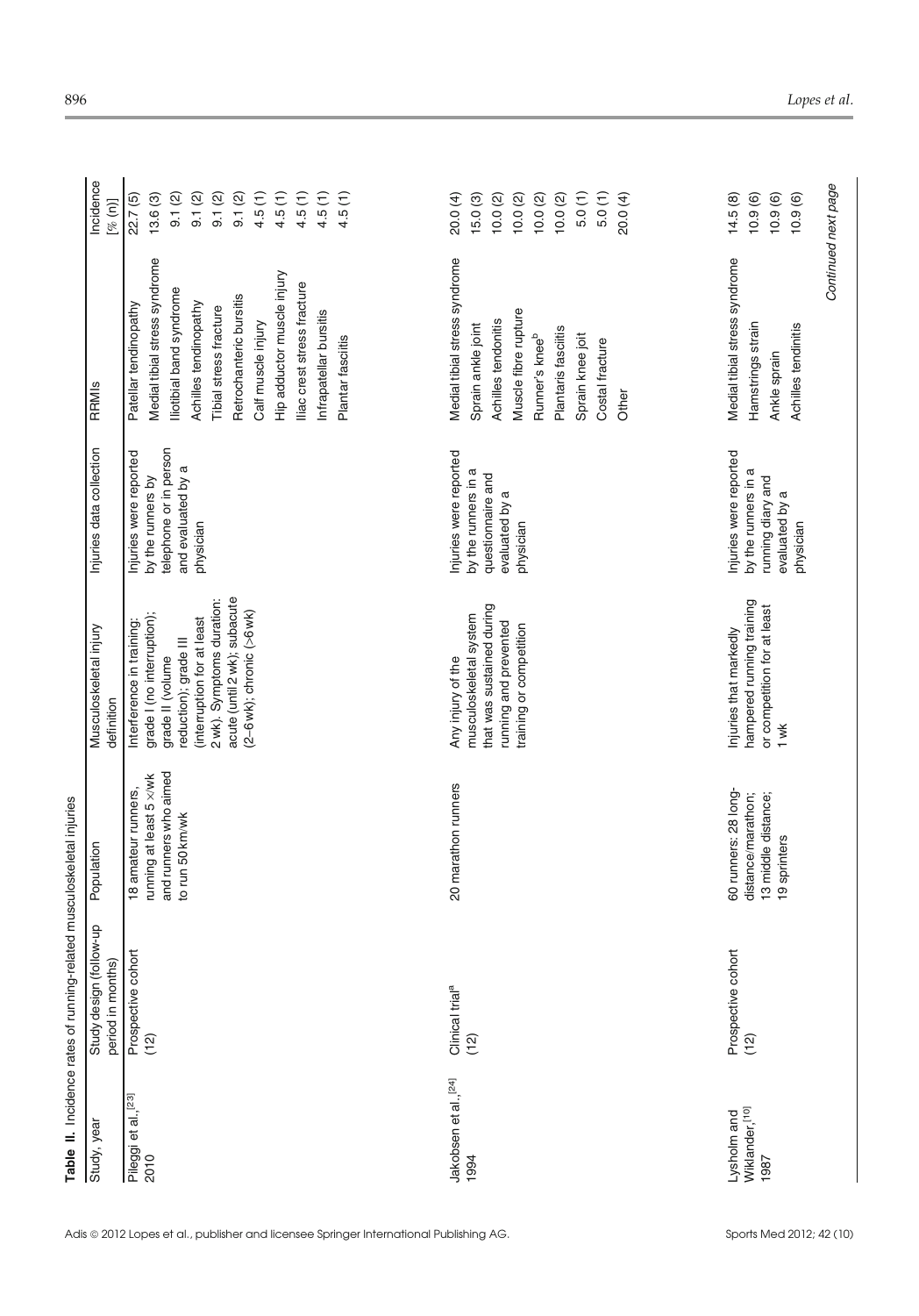| Table II. Contd                   |                                                  |                                                                         |                        |                          |                               |           |
|-----------------------------------|--------------------------------------------------|-------------------------------------------------------------------------|------------------------|--------------------------|-------------------------------|-----------|
| Study, year                       | Study design (follow-up Population               |                                                                         | Musculoskeletal injury | Injuries data collection | RRMIS                         | Incidence |
|                                   | period in months)                                |                                                                         | definition             |                          |                               | [% (n)]   |
|                                   |                                                  |                                                                         |                        |                          | Hamstrings tendinitis         | 7.3(4)    |
|                                   |                                                  |                                                                         |                        |                          | Plantar fasciitis             | 7.3(4)    |
|                                   |                                                  |                                                                         |                        |                          | Patellofemoral pain           | 5.5(3)    |
|                                   |                                                  |                                                                         |                        |                          | Patellar tendinopathy         | 5.5(3)    |
|                                   |                                                  |                                                                         |                        |                          | Low back pain                 | 5.5 (3)   |
|                                   |                                                  |                                                                         |                        |                          | Hip trochantheritis           | 3.6(2)    |
|                                   |                                                  |                                                                         |                        |                          | Hip adductor tendinitis       | 3.6(2)    |
|                                   |                                                  |                                                                         |                        |                          | Tibialis posterior tendinitis | 3.6(2)    |
|                                   |                                                  |                                                                         |                        |                          | Gastrocneminus strain         | 3.6(2)    |
|                                   |                                                  |                                                                         |                        |                          | Toe tendinitis                | 3.6(2)    |
|                                   |                                                  |                                                                         |                        |                          | Iliotibial tract syndrome     | 1.8(1)    |
|                                   |                                                  |                                                                         |                        |                          | Metatarsalgia                 | .8(1)     |
|                                   | a Only data from the control group is presented. |                                                                         |                        |                          |                               |           |
| b It was not possible to identify |                                                  | in the article the specific injury related to the term 'runner's knee'. |                        |                          |                               |           |

during distance running training or races. The eight articles included in this review differ in the study designs (prospective cohorts, one clinical trial, retrospective and cross-sectional studies), injury definitions and type of runners studied. A total of 28 RRMIs were reported, and the most frequently general RRMIs reported were medial tibial stress syndrome, Achilles tendinopathy and plantar fasciitis; and the main ultra-marathon injuries were Achilles tendinopathy and patellofemoral syndrome. In general, these studies presented a moderate risk of bias.

Most of the injuries observed in this study are related to overuse, in other words, overloading the musculoskeletal structures of the runners.[15,30] The RRMIs were predominantly below the knee (two of them located on the foot and ankle, one located on the lower leg and one located on the knee). This is consistent with the literature that shows the region below the knee as the most common anatomical location of RRMIs.[2,5,18,31,32]

Medial tibial stress syndrome (also known as shin splints) was reported in all three prospective studies and ranked first in two of the studies and second in the other. There are two possible reasons why medial tibial stress syndrome is so frequent among runners. The first is during the landing and propulsion of running; repetitive contraction of the posterior tibial, soleus and/or flexor digitorum longus muscles would generate excessive stress on the tibia, resulting in inflammation from insertion of the periosteal.<sup>[33-37]</sup> The second is the insufficient capacity for bone remodelling constituted by repetitive and persistent stress on the tibia caused not only by the muscle contraction but also on the vertical ground reaction during the landing phase in running.<sup>[34,38]</sup> A prospective cohort study on running injuries also indicated that a greater knee varus, the frequency of change in different types of running shoes and interval training are the three potential risk factors for shin running injuries.[12] However, it must be stressed that direct cause-effect relationships of this kind of RRMI has yet to be determined.[5,39]

The excessive loading during physical activity has been considered to be the main stimulus for the development of the tendinopathies.<sup>[40]</sup> Repetitive stimuli load the tendon beyond its

RRMIs = running-related musculoskeletal injuries.

RRMIs = running-related musculoskeletal injuries.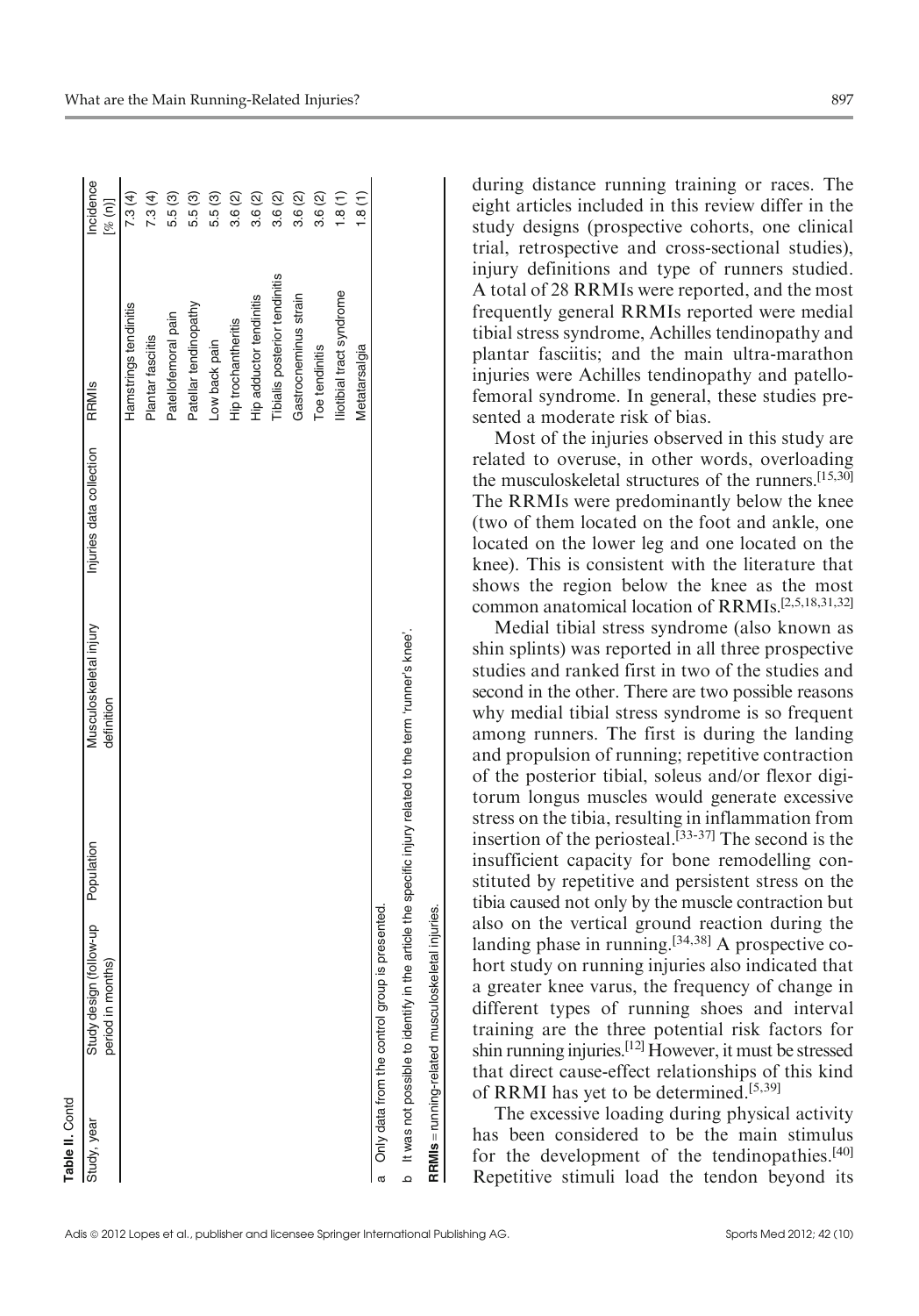physiological tolerance leading it to degeneration.[41] This excessive loading generated in the gastrocnemius and soleus muscles during running may predispose to the development of Achilles tendinopathy in runners.<sup>[42]</sup> A retrospective study showed that running on sand surfaces and running races from 1500 m to 5 km increased the risk of Achilles tendinopathy.[14] It might be because running on sand surface demands excessive push off, and runners normally prefer forefoot running for shorter races as this will decrease the landing time and increase the running velocity. Nonetheless, high quality, prospective cohort studies are needed to confirm these findings.[39]

The patellar tendon is exposed to high and repetitive eccentric loads of the quadriceps femoris muscle during running, which may explain the high injury rate of patellar tendons in runners.<sup>[43]</sup> Indeed, patellar tendinopathy was frequently reported in RRMIs among amateur runners who

aimed to run between 20 and 50 km per week.[23,26] However, it is interesting to note that patellar tendinopathy is not common among marathon runners.[24] It is not clear if running experience or adaptation is a protective factor for the onset of tendinopathy but from the results of the ultramarathon races, the acute onset of the tendinopathy is very likely to appear when the runners are subjected to consecutive running from 5 to 8.5 days.[27,28]

Plantar fasciitis is considered by healthcare professionals to be one of the most common injuries of the foot,[44] and it is characterized by a degenerative process of the plantar fascia<sup>[45]</sup> that causes pain on the medial calcaneus tubercle during weight bearing.<sup>[46]</sup> The failure of the fascia on supporting the loads applied to the body is commonly described as the mechanism of plantar fasciitis.<sup>[47]</sup> Indeed, plantar fasciitis was the most prevalent RRMI among master runners.[26] During

Table III. Prevalence rates of running-related musculoskeletal injuries

| Study, year  | Study design                                  | Population                               | Musculoskeletal injury<br>definition               | Injuries data collection                                            | <b>RRMIs</b>                     | Prevalence<br>$[\%$ (n)] |
|--------------|-----------------------------------------------|------------------------------------------|----------------------------------------------------|---------------------------------------------------------------------|----------------------------------|--------------------------|
| McKean       | Retrospective                                 | 2825 runners                             | An event that affected                             | The study registered                                                | <b>Plantar fasciitis</b>         | 17.5 (495)               |
| et al., [26] | $(12 \text{ mo})$                             | of a race                                | the athlete's ability to                           | injuries reported by the                                            | Patellar tendinitis              | 12.5 (353)               |
| 2006         |                                               | where each<br>runner ran<br>approx 20 km | train or race                                      | runners, physician or<br>another health<br>professional in a survey | Hamstrings<br>tendinopathy       | 12.5 (353)               |
|              |                                               |                                          |                                                    |                                                                     | Iliotibial band<br>syndrome      | 10.5 (297)               |
|              |                                               |                                          |                                                    |                                                                     | Achilles<br>tendinopathy         | 9.5(268)                 |
|              |                                               |                                          |                                                    |                                                                     | Ankle sprain                     | 9.5(268)                 |
|              |                                               |                                          |                                                    |                                                                     | Medial tibial stress<br>syndrome | 9.5(268)                 |
|              |                                               |                                          |                                                    |                                                                     | Patellofemoral<br>syndrome       | 5.5(156)                 |
|              |                                               |                                          |                                                    |                                                                     | Stress fracture                  | 4.5(127)                 |
|              |                                               |                                          |                                                    |                                                                     | Meniscal injury                  | 3.5(99)                  |
|              |                                               |                                          |                                                    |                                                                     | Other tendonitis                 | 5.0(141)                 |
| Jacobs and   | Retrospective                                 | 451 runners of                           | Rate injuries on a scale                           | Injuries were reported by                                           | Knee pain                        | 21.4 (45)                |
| Berson, [25] | (2y)                                          | a 10 km race                             | of 1-4 at various sites on                         | the runners in a                                                    | Ankle pain                       | 12.4(26)                 |
| 1986         |                                               |                                          | the basis of symptoms,<br>with 4 meaning that pain | questionnaire                                                       | Medial tibial stress<br>syndrome | 9.5(20)                  |
|              | prevented all running<br>until the injury was |                                          |                                                    | Hamstrings injury                                                   | 6.7(14)                          |                          |
|              |                                               |                                          | improved; and if runner                            |                                                                     | Achilles tendinitis              | 6.2(13)                  |
|              |                                               |                                          | had sought professional                            |                                                                     | Calf pain                        | 6.2(13)                  |
|              |                                               |                                          | medical care                                       |                                                                     | <b>Plantar fasciitis</b>         | 5.2(11)                  |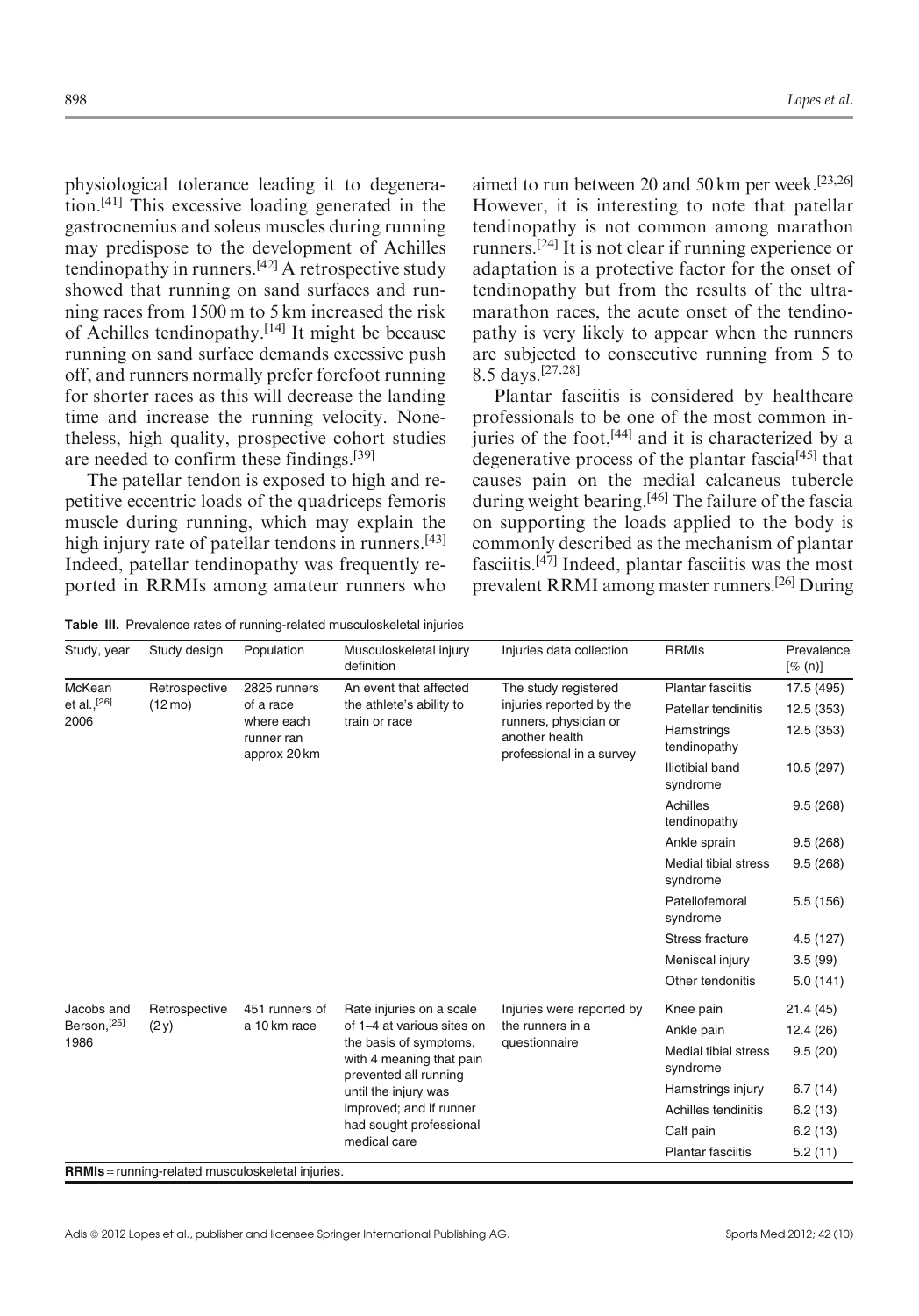| .<br>.<br>.<br>.<br>. |
|-----------------------|
|                       |
|                       |
|                       |
|                       |
|                       |
| ì                     |
| ï<br>ć<br>I           |

| Study, year                                                          | design<br>Study | Population              | Musculoskeletal injury<br>definition | Injuries data collection                                      | RRMIS                                  | Prevalence<br>[% (n)] |
|----------------------------------------------------------------------|-----------------|-------------------------|--------------------------------------|---------------------------------------------------------------|----------------------------------------|-----------------------|
| Scheer and Murray, <sup>[29]</sup><br>2011                           | Cross           | 69 ultra-marathon       | $\mathfrak{g}$                       | Injuries were reported and                                    | Patellofemoral pain syndrome           | 9.1(9)                |
|                                                                      | sectional       | runners of a 5-day race |                                      | evaluated by the medical team                                 | Ankle inversion injury                 | 5.1(5)                |
|                                                                      |                 |                         |                                      | of an ultra-marathon race with<br>3 general practitioners and | Trochanteric bursitis                  | 3.0(3)                |
|                                                                      |                 |                         |                                      | 4 nurses                                                      | Achilles tendinopathy                  | 2.0(2)                |
|                                                                      |                 |                         |                                      |                                                               | Ankle dorsiflexors<br>tendinopathy     | $1.0(1)$              |
|                                                                      |                 |                         |                                      |                                                               | Quadriceps muscle pain                 | 1.0(1)                |
|                                                                      |                 |                         |                                      |                                                               | Tibialis anterior muscle pain          | 1.0(1)                |
| Fallon, [27] 1996                                                    | Cross           | 32 ultra-marathon       | €                                    | Injuries were reported by the                                 | Retropatellar pain syndrome            | 15.6(10)              |
|                                                                      | sectional       | runners of a 5-to       |                                      | runners during the race and                                   | Achilles tendinitis                    | 7.8(5)                |
|                                                                      |                 | 8.5-day race            |                                      | evaluated by a physician                                      | Anterior compartment<br>tendinitis     | 7.8(5)                |
|                                                                      |                 |                         |                                      |                                                               | Extensor digitorum tendinitis          | 7.8(5)                |
|                                                                      |                 |                         |                                      |                                                               | Medial tibial stress syndrome          | 7.8(5)                |
|                                                                      |                 |                         |                                      |                                                               | Patellar tendinitis                    | 6.3(4)                |
|                                                                      |                 |                         |                                      |                                                               | Anterior compartment pain              | 6.3(4)                |
|                                                                      |                 |                         |                                      |                                                               | lliotibial band syndrome               | 4.7(3)                |
|                                                                      |                 |                         |                                      |                                                               | Quadriceps strain/tear                 | 4.7(3)                |
|                                                                      |                 |                         |                                      |                                                               | Back muscle strain                     | 3.1(2)                |
|                                                                      |                 |                         |                                      |                                                               | Peroneal tendinitis                    | 3.1(2)                |
|                                                                      |                 |                         |                                      |                                                               | Non-specific knee pain                 | 3.1(2)                |
|                                                                      |                 |                         |                                      |                                                               | Grater trochanteric bursitis           | 3.1(2)                |
|                                                                      |                 |                         |                                      |                                                               | Extensor hallucis longus<br>tendinitis | 3.1(2)                |
| Hutson, [28] 1984                                                    | Cross           | 25 ultra-marathon       | Injuries sufficiently                | Records were kept of the injuries                             | Foot dorsiflexors tendinitis           | 29.6 (8)              |
|                                                                      | sectional       | runners of a 6-day race | severe to impair their               | sustained and of the                                          | Achilles tendinitis                    | 18.5(5)               |
|                                                                      |                 |                         | performance                          | consultations with the doctor and<br>physiotherapist          | Patellar tendinitis                    | 18.5(5)               |
|                                                                      |                 |                         |                                      |                                                               | Psoas bursitis                         | 11.1(3)               |
|                                                                      |                 |                         |                                      |                                                               | Medial tibial stress syndrome          | 11.1(3)               |
|                                                                      |                 |                         |                                      |                                                               | Patellofemoral syndrome                | 7.4(2)                |
|                                                                      |                 |                         |                                      |                                                               | Gastrocnemius strain                   | 3.7(1)                |
| NR = not reported; RRMIs = running-related musculoskeletal injuries. |                 |                         |                                      |                                                               |                                        |                       |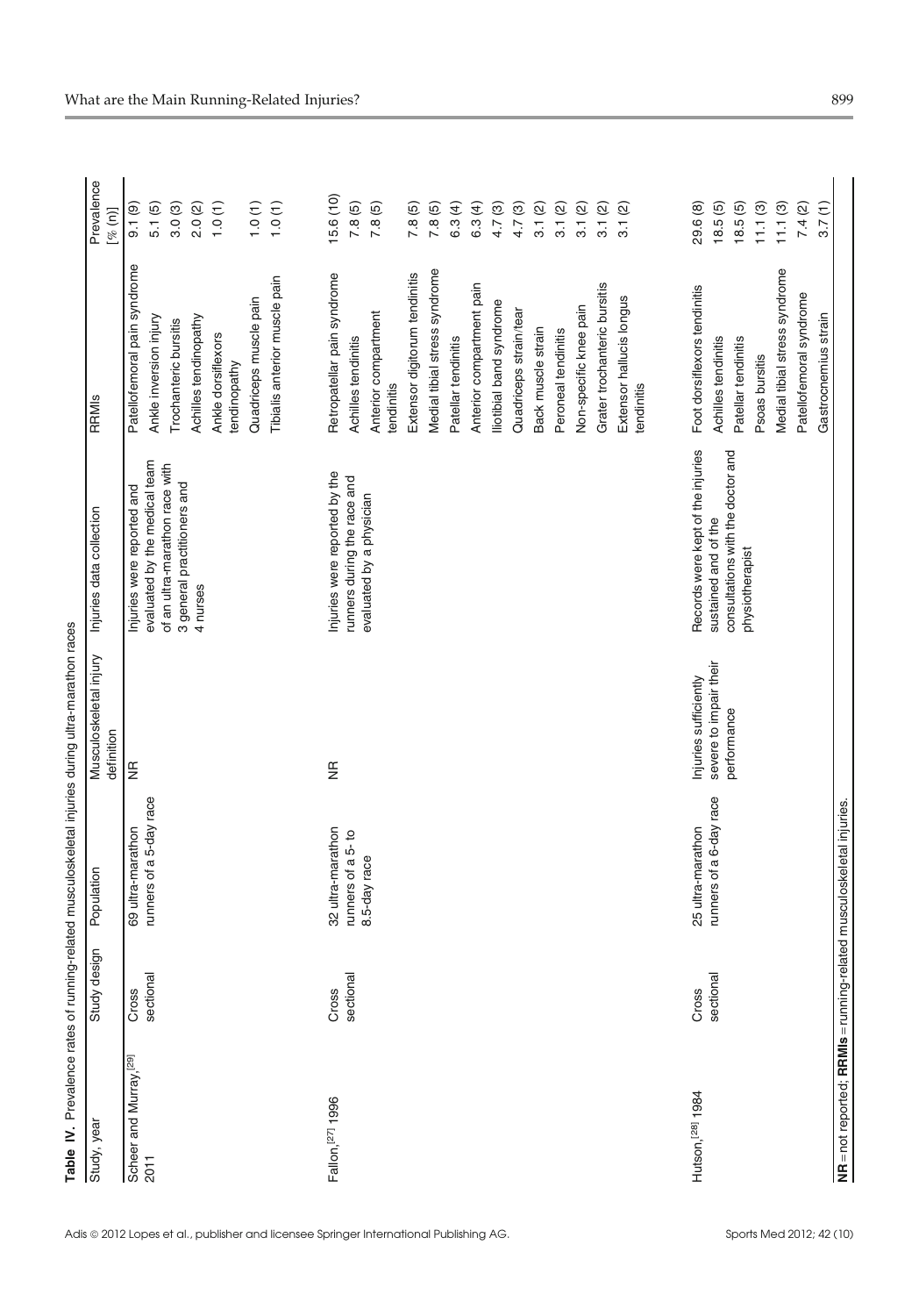Table V. Risk of bias assessment of the studies

| Study, year                               |                | Risk of bias assessment of the studies |                |                          |                  |                |                |                |                |                 |       |
|-------------------------------------------|----------------|----------------------------------------|----------------|--------------------------|------------------|----------------|----------------|----------------|----------------|-----------------|-------|
|                                           | 1 <sup>a</sup> | $2^a$                                  | 3 <sup>a</sup> | 4 <sup>a</sup>           | $5^{\mathrm{a}}$ | 6 <sup>a</sup> | 7 <sup>a</sup> | 8 <sup>a</sup> | 9 <sup>a</sup> | 10 <sup>a</sup> | Score |
| Incidence                                 |                |                                        |                |                          |                  |                |                |                |                |                 |       |
| Pileggi et al., <sup>[23]</sup> 2010      | $+$            | $^{+}$                                 | $^{+}$         |                          | $+$              | $^{+}$         |                | $^{+}$         | $^{+}$         |                 | 7/10  |
| Jakobsen et al., [24] 1994                | $+$            | $^{+}$                                 | $^{+}$         |                          | $+$              | $+$            | $+$            | $+$            | $\ddot{}$      | -               | 8/10  |
| Lysholm and Wiklander, [10] 1987          | $+$            | $^{+}$                                 | $^{+}$         |                          | $^{+}$           | $+$            | $+$            | $+$            | $^{+}$         | -               | 8/10  |
| Prevalence                                |                |                                        |                |                          |                  |                |                |                |                |                 |       |
| Scheer and Murray, [29] 2011 <sup>b</sup> |                | $\ddot{}$                              | $^{+}$         | $+$                      | <b>NA</b>        | $+$            | $+$            | $+$            | <b>NA</b>      | -               | 6/8   |
| McKean et al., <sup>[26]</sup> 2006       | $\ddot{}$      |                                        | $\ddot{}$      | -                        | <b>NA</b>        | $+$            |                |                | $^{+}$         | -               | 4/9   |
| Fallon, [27] 1996 <sup>b</sup>            |                | $^{+}$                                 | $^{+}$         | $\overline{\phantom{0}}$ | <b>NA</b>        | $^{+}$         | $+$            | $+$            | <b>NA</b>      |                 | 5/8   |
| Jacobs and Berson, [25] 1986              | $+$            | $\overline{\phantom{0}}$               | $^{+}$         | $+$                      | <b>NA</b>        | $+$            | $^{+}$         |                |                | -               | 5/9   |
| Hutson, <sup>[28]</sup> 1984 <sup>b</sup> | $\ddot{}$      | $^{+}$                                 | $^{+}$         | $+$                      | <b>NA</b>        |                |                |                | <b>NA</b>      |                 | 4/8   |

a Method for assessing risk of bias. (1) Definition of RRMI clearly described. (2) Prospective design for incidence or prevalence of injury or cross-sectional design for prevalence of injury. (3) Runners description or type of runners described. (4) The process of inclusion of runners was at random or the data collection was performed with the entire target population. (5) Data analysis was conducted in at least 80% of the runners included. (6) Data collected directly by the runners or injuries evaluation was carried out by any health professional. (7) Same mode of data collection (e-mail, telephone, interview, etc.) was used. (8) If the diagnosis was conducted by medical doctors. (9) Follow-up period for at least 6 mo for prospective studies and retrospective studies conducted of up to 12 mo. (10) RRMIs reported by a ratio expressing the number of injuries and the exposure to running.

b Studies conducted only during ultra-marathon races.

NA = not applicable; RRMIs = running-related musculoskeletal injuries. + indicates yes: low risk of bias; - indicates no: high risk of bias.

the heel strike phase of running, the heel is the first contact point that has to absorb the impact of up to three times the total body weight.[48] The ability to absorb and transmit this impact depends on the resilience of the plantar fascia, the plantar fat pad and the intrinsic muscles of the foot. With ageing or prolonged repetitive overuse, the absorbability of the plantar fascia and fat pad might decrease, and this might explain why master runners are more susceptible to have plantar fasciitis compared with other types of RRMIs. A prospective study also observed that more experienced runners were more prone to sustain foot injuries;<sup>[12]</sup> however, this conclusion was classified as limited evidence in a previously published systematic review aimed to identify determinants of lower extremity running-related injuries.<sup>[5]</sup>

Studies have reported that patellofemoral syndrome is the most common RRMI among runners;[2,9,27,29] although our review revealed a different picture. Patellofemoral syndrome did not present as the highest incidence or prevalence rates of general RRMI, and only two articles reported this injury.[10,26] We take note that one study used the term 'runner's knee' to describe injuries around the knee region.<sup>[24]</sup> However, 'runner's knee' has been used by some authors to refer to patellofemoral syndrome<sup>[14,49,50]</sup> or iliotibial band syndrome.<sup>[51,52]</sup> Thus, we are not sure whether the authors referred to patellofemoral syndrome or iliotibial band syndrome in their study.[24] We also suggest the term 'runner's knee' should be avoided to describe the injury around the knee area until there is consensus on the exact pathology that we refer to. Based on the results of this review, the most common RRMI around the knee region is the patellar tendinopathy, which the sports medicine community generally agree is the 'jumper's knee'.[53]

Patellofemoral syndrome was common during ultra-marathon races[27-29] and it was the third most prevalent RRMI among the ultra-marathoners. The most frequently cited aetiology for the patellofemoral syndrome is the abnormal patellar tracking plus high compressive loads generated by the quadriceps femoris muscle contraction that lead to an increased stress on the joint.[54,55] The repetitive contractions of the quadriceps femoris during running may contribute to the high compressive loads in the patellofemoral joint favouring the development of patellofemoral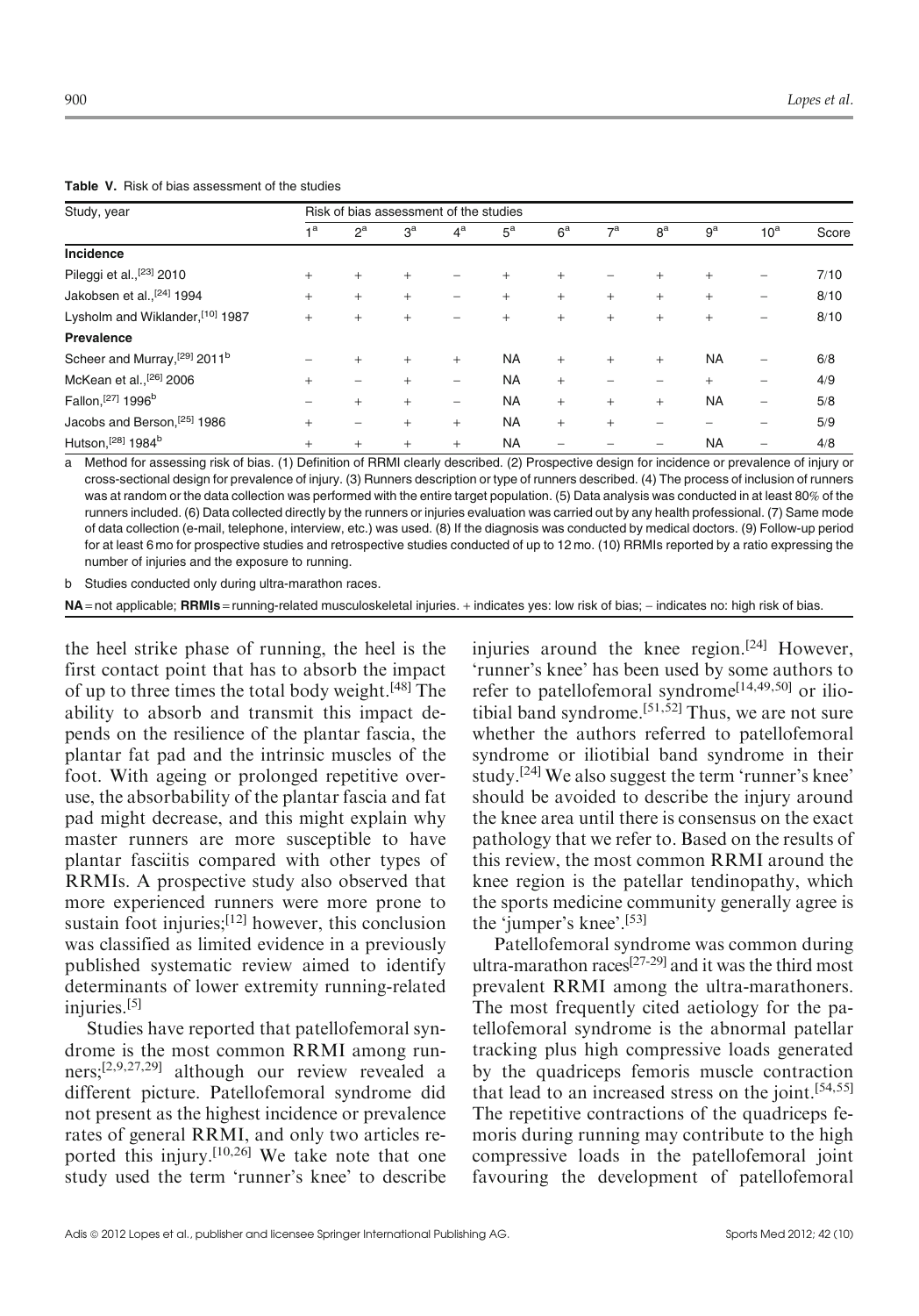syndrome. A prospective study that enrolled marathon runners concluded that participating in a marathon race for the first time, use of medication and running few kilometres per week were considered to be risk factors for the development of patellofemoral syndrome.[4] Another prospective study showed that an increase of distance (kilometres) and the number of hours of training per week were considered to be protective factors against knee injuries in marathon runners.[12] This was classified as strong evidence in a systematic review about this topic.[5]

Ankle dorsiflexors tendinopathy is common among ultra-marathon runners during a race.[28,29] The condition is not common among non-ultramarathon runners and may indicate that this RRMI may be specific to ultra-marathon runners only. This tendinopathy has been quoted as an 'ultra-marathoner's ankle' in one ultra-marathon study.[29]

Most of the studies in this systematic review presented a moderate risk of bias. One of them had not achieved a score of 4 out of possible score of 9.[26] Although most of the studies have a clear definition of RRMIs the definitions always differ between studies. For instance, in one study, the injury was defined as ''injuries sufficiently severe to impair their performance"<sup>[28]</sup> while for another study, RRMIs were defined as ''injuries that markedly hampered running training or competition for at least 1 week.''[10] It should be noted that since 2007, it has been suggested in the sports

Table VI. Incidence and prevalence of running-related musculoskeletal injuries sustained during training (incidence pooled n=98 runners; prevalence pooled  $n = 3276$  runners)

| <b>RRMI</b>                          | Incidence<br>$(\%)^{\mathrm{a}}$ | No. of articles that<br>reported RRMIs <sup>b</sup> | Prevalence<br>$(\%)^{\mathrm{a}}$ | No. of articles that<br>reported RRMIs <sup>b</sup> |
|--------------------------------------|----------------------------------|-----------------------------------------------------|-----------------------------------|-----------------------------------------------------|
| Medial tibial stress syndrome        | 13.6-20.0                        | 3/3                                                 | 9.5                               | 2/2                                                 |
| Achilles tendinopathy                | $9.1 - 10.9$                     | 3/3                                                 | $6.2 - 9.5$                       | 2/2                                                 |
| Plantar fasciitis                    | $4.5 - 10.0$                     | 3/3                                                 | $5.2 - 17.5$                      | 2/2                                                 |
| Patellar tendinopathy                | $5.5 - 22.7$                     | 2/3                                                 | 12.5                              | 1/2                                                 |
| Ankle sprain                         | $10.9 - 15.0$                    | 2/3                                                 | 9.5                               | 1/2                                                 |
| Iliotibial band syndrome             | $1.8 - 9.1$                      | 2/3                                                 | 10.5                              | 1/2                                                 |
| Hamstring muscle injury              | 10.9                             | 1/3                                                 | 6.7                               | 1/2                                                 |
| Tibial stress fracture               | 9.1                              | 1/3                                                 | 4.5                               | 1/2                                                 |
| Hamstring tendinopathy               | 7.3                              | 1/3                                                 | 12.5                              | 1/2                                                 |
| Patellofemoral syndrome <sup>c</sup> | 5.5                              | 1/3                                                 | 5.5                               | 1/2                                                 |
| Gastrocnemius muscle injury          | $3.6 - 4.5$                      | 2/3                                                 |                                   |                                                     |
| Retrochanteric bursitis              | 9.1                              | 1/3                                                 |                                   |                                                     |
| Low back pain                        | 5.5                              | 1/3                                                 |                                   |                                                     |
| Costal fracture                      | 5.0                              | 1/3                                                 |                                   |                                                     |
| Knee sprain                          | 5.0                              | 1/3                                                 |                                   |                                                     |
| Hip adductor muscle injury           | 4.5                              | 1/3                                                 |                                   |                                                     |
| Iliac crest stress fracture          | 4.5                              | 1/3                                                 |                                   |                                                     |
| Infrapatellar bursitis               | 4.5                              | 1/3                                                 |                                   |                                                     |
| Hip adductor tendinipathy            | 3.6                              | 1/3                                                 |                                   |                                                     |
| Tibialis posterior tendinopathy      | 3.6                              | 1/3                                                 |                                   |                                                     |
| Meniscal injury                      | $\overline{\phantom{0}}$         |                                                     | 3.5                               | 1/2                                                 |

a Data are presented in percentages or percentage ranges where specified.

b Number of articles that reported RRMIs refers to the number of articles that reported the incidence (total of incidence articles = 3) or prevalence (total of prevalence articles not conducted in ultra-marathon races = 2) of each RRMI.

c Represents patellofemoral syndrome and patellofemoral pain.

RRMIs = running-related musculoskeletal injuries.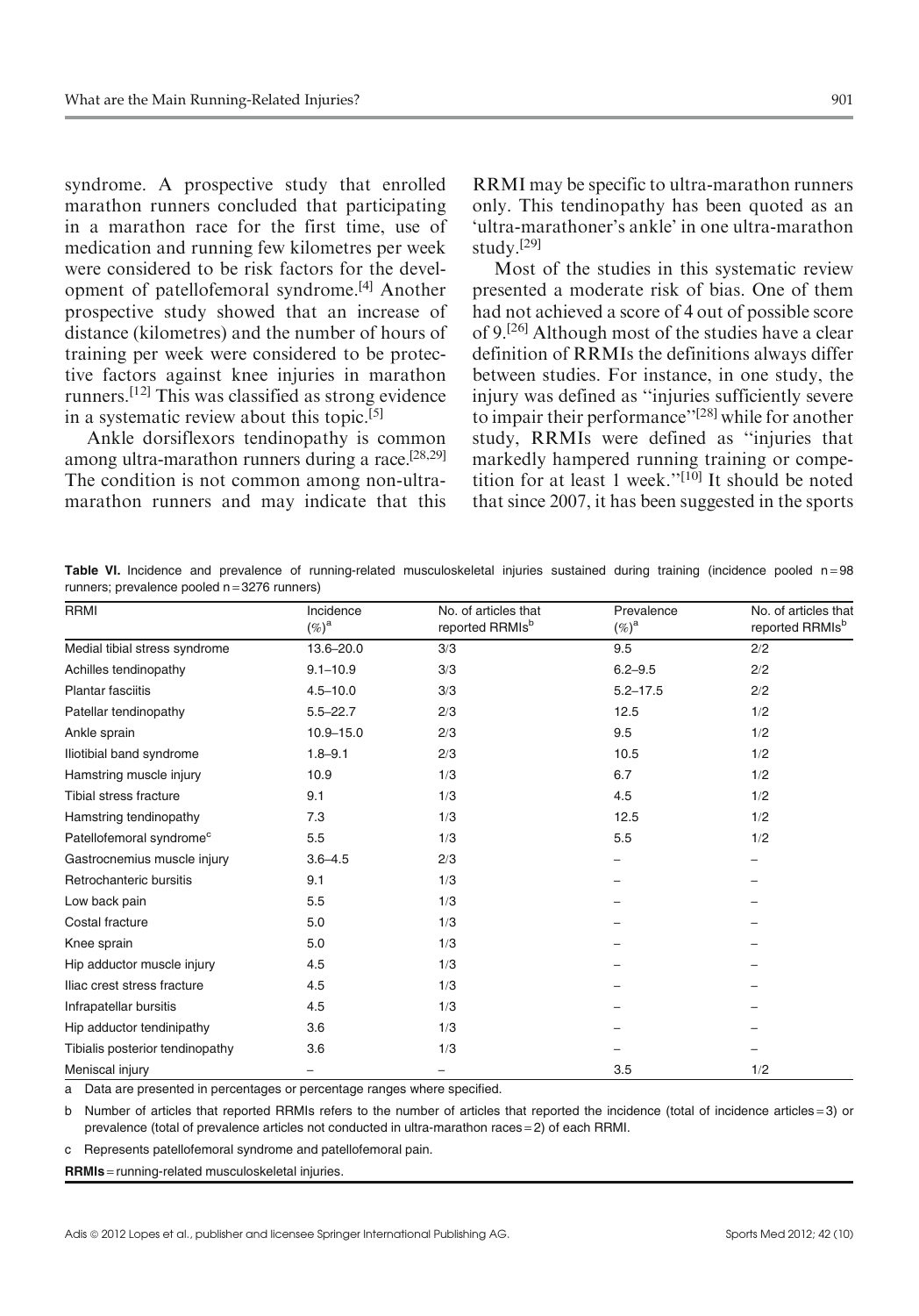Table VII. Prevalence of running-related musculoskeletal injuries sustained during ultra-marathon races (prevalence pooled  $n = 126$ )

| <b>RRMI</b>                              | Prevalence<br>$(\%)^{\mathrm{a}}$ | No. of articles<br>that reported<br><b>RRMIs</b> <sup>b</sup> |
|------------------------------------------|-----------------------------------|---------------------------------------------------------------|
| Achilles tendinopathy                    | $2.0 - 18.5$                      | 3/3                                                           |
| Patellofemoral syndrome <sup>c</sup>     | $7.4 - 15.6$                      | 3/3                                                           |
| Ankle dorsiflexors tendinopathy          | $1.0 - 29.6$                      | 2/3                                                           |
| Patellar tendinopathy                    | $6.3 - 18.5$                      | 2/3                                                           |
| Medial tibial stress syndrome            | $7.8 - 11.1$                      | 2/3                                                           |
| Quadriceps muscle injury                 | $1.0 - 4.7$                       | 2/3                                                           |
| Trochanteric bursitis                    | $3.0 - 3.1$                       | 2/3                                                           |
| Psoas bursitis                           | 11.1                              | 1/3                                                           |
| Extensor digitorum tendinopathy          | 7.8                               | 1/3                                                           |
| Ankle sprain                             | 5.1                               | 1/3                                                           |
| Iliotibial band syndrome                 | 4.7                               | 1/3                                                           |
| Gastrocnemius muscle injury              | 3.7                               | 1/3                                                           |
| Extensor hallucis longus<br>tendinopathy | 3.1                               | 1/3                                                           |
| Peroneal tendinopathy                    | 3.1                               | 1/3                                                           |
| Tibialis anterior muscle injury          | 1.0                               | 1/3                                                           |

a Data are presented in percentages or percentage ranges where specified.

b Number of articles that reported RRMIs refers to the number of articles that reported the prevalence (total of prevalence articles conducted in ultra-marathon races = 3) of each RRMI.

Represents patellofemoral syndrome, patellofemoral pain syndrome and retropatellar pain syndrome.

RRMIs = running-related musculoskeletal injuries.

medicine community that a standard RRMI definition should be adopted<sup>[5]</sup> but, to our knowledge, there is no consensus about the most appropriate definition for an RRMI. All articles included in this review described the type of runners (e.g. ultramarathoners<sup>[27-29]</sup>) or their characteristics of training (e.g. running at least five times per week $[23]$ ), or race participation (runners of a 10 km race<sup>[25]</sup>). Different definitions of RRMIs, as well as a difference in runners' characteristics, hampers the possibility of pooling the data for a meta-analysis or for making a meaningful comparative analysis of the incidence or prevalence rates of RRMIs.[5,21,56]

In terms of the participants, only one study performed a random sample selection<sup>[25]</sup> and two studies sampled the entire target population of runners.[28,29] There are only three prospective

studies that could enable the assessment of the loss to a follow-up criterion,[10,23,24] and all of them fulfilled this criterion, which indicated a lower risk of bias in these studies.[57] One study did not collect the information of injuries directly from runners[28] and this can introduce some degree of bias.[58] Five studies used the same mode of injuries data collection for all runners,[10,24,25,27,29] and three studies utilized a mixed mode of data collection (i.e. data collected while observing a race can be either transmitted for assessment via e-mail or hard copy,<sup>[26]</sup> by telephone or verbally,<sup>[23]</sup> or data can be collected through interviewing runners, and health professionals such as physicians or physical therapists[28]). Standardization of the data collection for all runners would reduce the risk of bias on these studies.[58,59]

Studies that aimed to register or evaluate RRMIs should describe how the diagnosis was made. The RRMI should best be diagnosed properly by medical professionals to minimize the risk of bias or misinterpretation of the diagnosis. All studies described the injury collection procedure and only two studies did not have a diagnosis made by medical doctors/professionals.[25,26] Four studies used a running diary or a questionnaire to register RRMIs by the runners themselves.[10,24-26] This self-reported information about an RRMI may only represent what the runners think about their injuries and the injuries themselves might be either under- or overestimated.

Running injuries are primarily overuse injuries that occur due to the overloading of the musculoskeletal structures[15,30] caused by repetitive microtrauma over a long period of time.<sup>[60]</sup> Thus, a long follow-up period is necessary to capture all the possible RRMIs and the response relationships with training. Three incidence rate studies (two prospective<sup>[10,23]</sup> and one clinical trial<sup>[24]</sup>) were conducted for at least 6 months and fulfilled this criterion. Retrospective studies are more prone to recall bias.[56,61,62] We consider a 12-month period to be acceptable, and a study has indicated that the recall bias within this period is around  $12\%$ .<sup>[61]</sup>

In order to compare the incidence or prevalence rates of RRMIs among different studies, it is necessary to express these injury rates in a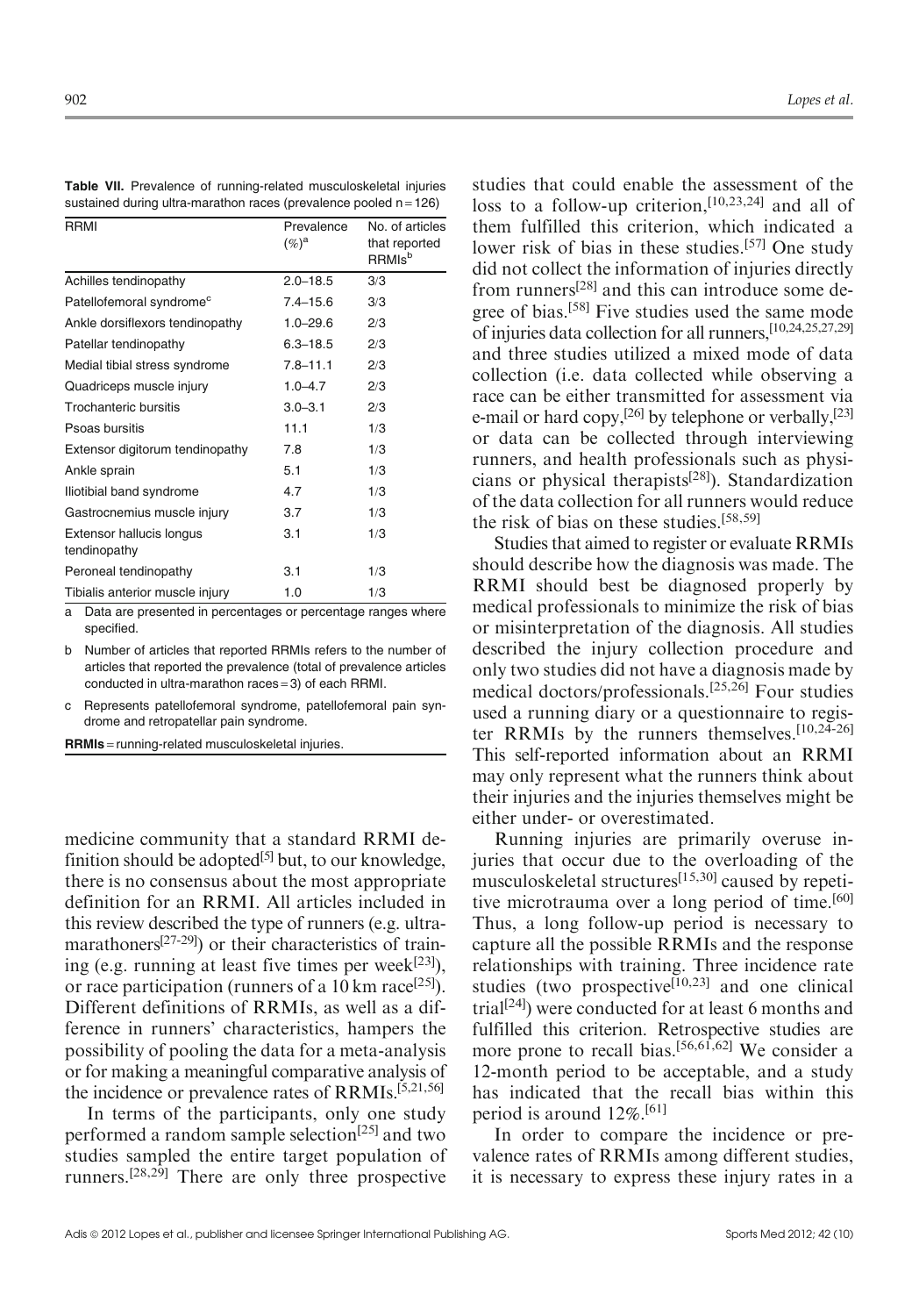comparable or common unit.[5] Some studies with runners as the subjects reported RRMI rates by using the number of injuries per 1000 hours of exposure to running<sup>[7-12]</sup> and this is more appropriate because the amount of exposure to the load (running) may influence the development of musculoskeletal injuries.[63] Among the eight articles, only two of them stated the overall incidence ratio of RRMIs per 1000 hours of exposure to running[10,24] and no study stated the incidence or prevalence ratio of each RRMI. We suggest that future studies should standardize the expression of RRMI data by the ratio of the number of injuries per hour of exposure to running. This would enable comparison or pooling of data for metaanalysis.[64] In addition, future studies should be conducted to determine a consensus about the definition of RRMIs, as well as aim to identify the main RRMIs in different types of runners (e.g. ultra-marathoners, marathoners, elite, recreational, race runners, etc.).

### 4.1 Limitations

Electronic searches were conducted in the main databases related to the sports injuries field. However, it is possible that eligible articles have been published in journals that are not indexed in any of the searched databases.

# 5. Conclusion

The most frequent general RRMIs reported by studies were medial tibial stress syndrome, Achilles tendinopathy and plantar fasciitis. For runners who participated in ultra-marathon races that ranged from 5 to 8.5 days, Achilles tendinopathy and patellofemoral syndrome were the two most common RRMIs. These lower limb injuries are predominately located at the foot, ankle, lower leg or the knee.

#### Acknowledgements

This study did not receive any funding. The authors have no conflicts of interest to declare that are directly related to the content of this study.

The authors would like to thank Aline Carla Araújo de Carvalho for her contribution in the screening of eligible studies to be included in this systematic review.

#### References

- 1. Van Middelkoop M, Kolkman J, Van Ochten J, et al. Risk factors for lower extremity injuries among male marathon runners. Scand J Med Sci Sports 2008 Dec; 18 (6): 691-7
- 2. Taunton JE, Ryan MB, Clement DB, et al. A retrospective case-control analysis of 2002 running injuries. Br J Sports Med 2002 Apr; 36 (2): 95-101
- 3. Williams PT. Relationship of distance run per week to coronary heart disease risk factors in 8283 male runners: the National Runners' Health Study. Arch Intern Med 1997 Jan; 157 (2): 191-8
- 4. Satterthwaite P, Norton R, Larmer P, et al. Risk factors for injuries and other health problems sustained in a marathon. Br J Sports Med 1999 Feb; 33 (1): 22-6
- 5. van Gent RN, Siem D, van Middelkoop M, et al. Incidence and determinants of lower extremity running injuries in long distance runners: a systematic review. Br J Sports Med 2007 Aug; 41 (8): 469-80
- 6. Van Middelkoop M, Kolkman J, Van Ochten J, et al. Prevalence and incidence of lower extremity injuries in male marathon runners. Scand J Med Sci Sports 2008 Apr; 18 (2): 140-4
- 7. Bovens AM, Janssen GM, Vermeer HG, et al. Occurrence of running injuries in adults following a supervised training program. Int J Sports Med 1989 Oct; 10 (3 Suppl.): 186-90S
- 8. Buist I, Bredeweg SW, Bessem B, et al. Incidence and risk factors of running-related injuries during preparation for a 4-mile recreational running event. Br J Sports Med 2010 Jun; 44 (8): 598-604
- 9. Lun V, Meeuwisse WH, Stergiou P, et al. Relation between running injury and static lower limb alignment in recreational runners. Br J Sports Med 2004 Oct; 38 (5): 576-80
- 10. Lysholm J, Wiklander J. Injuries in runners. Am J Sports Med 1987 Mar-Apr; 15 (2): 168-71
- 11. Rauh MJ, Koepsell TD, Rivara FP, et al. Epidemiology of musculoskeletal injuries among high school cross-country runners. Am J Epidemiol 2006 Jan; 163 (2): 151-9
- 12. Wen DY, Puffer JC, Schmalzried TP. Injuries in runners: a prospective study of alignment. Clin J Sport Med 1998 Jul; 8 (3): 187-94
- 13. James SL, Bates BT, Osternig LR. Injuries to runners. Am J Sports Med 1978 Mar-Apr; 6 (2): 40-50
- 14. Knobloch K, Yoon U, Vogt PM. Acute and overuse injuries correlated to hours of training in master running athletes. Foot Ankle Int 2008 Jul; 29 (7): 671-6
- 15. Marti B, Vader JP, Minder CE, et al. On the epidemiology of running injuries: the 1984 Bern Grand-Prix study. Am J Sports Med 1988 May-Jun; 16 (3): 285-94
- 16. Maughan RJ, Miller JD. Incidence of training-related injuries among marathon runners. Br J Sports Med 1983 Sep; 17 (3): 162-5
- 17. Satterthwaite P, Larmer P, Gardiner J, et al. Incidence of injuries and other health problems in the Auckland Citibank marathon, 1993. Br J Sports Med 1996 Dec; 30 (4): 324-6
- 18. Taunton JE, Ryan MB, Clement DB, et al. A prospective study of running injuries: the Vancouver sun run ''in training'' clinics. Br J Sports Med 2003 Jun; 37 (3): 239-44
- 19. Walter SD, Hart LE, McIntosh JM, et al. The Ontario cohort study of running-related injuries. Arch Intern Med 1989 Nov; 149 (11): 2561-4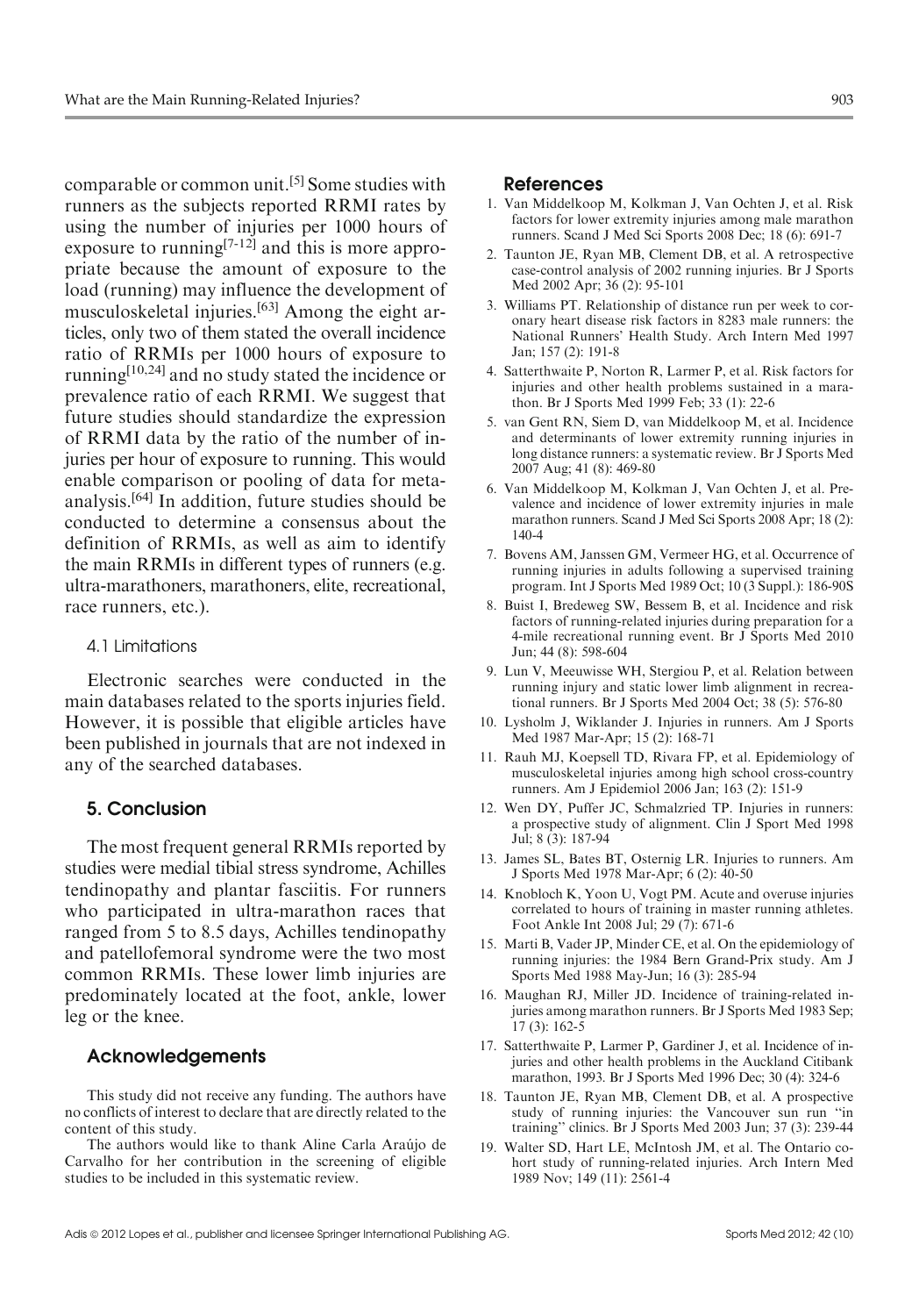- 20. Hoeberigs JH. Factors related to the incidence of running injuries: a review. Sports Med 1992 Jun; 13 (6): 408-22
- 21. Bahr R. No injuries, but plenty of pain? On the methodology for recording overuse symptoms in sports. Br J Sports Med 2009 Dec; 43 (13): 966-72
- 22. Hoy D, March L, Blyth F, et al. Assessing risk of bias in studies measuring the prevalence of low back pain: modification of an existing quality assessment tool and assessment of its inter-rater reliability. Proceedings of the Melbourne International Forum XI, Primary Care Research on Low Back Pain; 2011 Mar 15-18; Melbourne (VIC). Low Back Pain Forum, 2011
- 23. Pileggi P, Gualano B, Souza M, et al. Incidência e fatores de risco de lesões osteomioarticulares em corredores: um estudo de coorte prospectivo. Rev Bras Educ Fís Esporte 2010 Out-Dez; 24 (4): 453-62
- 24. Jakobsen BW, Kroner K, Schmidt SA, et al. Prevention of injuries in long-distance runners. Knee Surg Sports Traumatol Arthrosc 1994; 2 (4): 245-9
- 25. Jacobs SJ, Berson BL. Injuries to runners: a study of entrants to a 10,000 meter race. Am J Sports Med 1986 Mar-Apr; 14 (2): 151-5
- 26. McKean KA, Manson NA, Stanish WD. Musculoskeletal injury in the masters runners. Clin J Sport Med 2006 Mar; 16 (2): 149-54
- 27. Fallon KE. Musculoskeletal injuries in the ultramarathon: the 1990 Westfield Sydney to Melbourne run. Br J Sports Med 1996 Dec; 30 (4): 319-23
- 28. Hutson MA. Medical implications of ultra marathon running: observations on a six day track race. Br J Sports Med 1984 Mar; 18 (1): 44-5
- 29. Scheer BV, Murray A. Al Andalus ultra trail: an observation of medical interventions during a 219-km, 5-day ultramarathon stage race. Clin J Sport Med 2011 Sep; 21 (5): 444-6
- 30. Clement DB, Taunton JE, Smart GW, et al. A survey of overuse running injuries. Phys Sportsmed 1981; 9 (5): 47-58
- 31. Macera CA, Pate RR, Powell KE, et al. Predicting lowerextremity injuries among habitual runners. Arch Intern Med 1989 Nov; 149 (11): 2565-8
- 32. Di Caprio F, Buda R, Mosca M, et al. Foot and lower limb diseases in runners: assessment of risk factors. J Sports Sci Med 2010; 9 (4): 587-96
- 33. Beck BR, Osternig LR. Medial tibial stress syndrome: the location of muscles in the leg in relation to symptoms. J Bone Joint Surg Am 1994 Jul; 76 (7): 1057-61
- 34. Craig DI. Medial tibial stress syndrome: evidence-based prevention. J Athl Train 2008 May-Jun; 43 (3): 316-8
- 35. Garth Jr WP, Miller ST. Evaluation of claw toe deformity, weakness of the foot intrinsics, and posteromedial shin pain. Am J Sports Med 1989 Nov-Dec; 17 (6): 821-7
- 36. Michael RH, Holder LE. The soleus syndrome: a cause of medial tibial stress (shin splints). Am J Sports Med 1985 Mar-Apr; 13 (2): 87-94
- 37. Moen MH, Tol JL, Weir A, et al. Medial tibial stress syndrome: a critical review. Sports Med 2009; 39 (7): 523-46
- 38. Mubarak SJ, Gould RN, Lee YF, et al. The medial tibial stress syndrome: a cause of shin splints. Am J Sports Med 1982 Jul-Aug; 10 (4): 201-5
- 39. Nielsen RO, Buist I, Sorensen H, et al. Training errors and running related injuries: a systematic review. Int J Sports Phys Ther 2012 Feb; 7 (1): 58-75
- 40. Selvanetti A, Cipolla M, Puddu G. Overuse tendon injuries: basic science and classification. Oper Tech Sports Med 1997; 5 (3): 110-7
- 41. Benazzo F, Zanon G, Maffulli N. An operative approach to aquilles tendinopathy. Sports Med Arthrosc 2000; 8 (1): 96-101
- 42. Arndt AN, Komi PV, Bruggemann GP, et al. Individual muscle contributions to the in vivo achilles tendon force. Clin Biomech (Bristol, Avon) 1998 Oct; 13 (7): 532-41
- 43. Grau S, Maiwald C, Krauss I, et al. What are causes and treatment strategies for patellar-tendinopathy in female runners? J Biomech 2008; 41 (9): 2042-6
- 44. Irving DB, Cook JL, Menz HB. Factors associated with chronic plantar heel pain: a systematic review. J Sci Med Sport 2006 May; 9 (1-2): 11-22
- 45. Lemont H, Ammirati KM, Usen N. Plantar fasciitis: a degenerative process (fasciosis) without inflammation. J Am Podiatr Med Assoc 2003 May-Jun; 93 (3): 234-7
- 46. Hunt GC, Sneed T, Hamann H, et al. Biomechanical and histiological considerations for development of plantar fasciitis and evaluation of arch taping as a treatment option to control associated plantar heel pain: a single-subject design. Foot 2004; 14 (3): 147-53
- 47. Wearing SC, Smeathers JE, Sullivan PM, et al. Plantar fasciitis: are pain and fascial thickness associated with arch shape and loading? Phys Ther 2007 Aug; 87 (8): 1002-8
- 48. Lieberman DE, Venkadesan M, Werbel WA, et al. Foot strike patterns and collision forces in habitually barefoot versus shod runners. Nature 2010 Jan; 463 (7280): 531-5
- 49. Arroll B, Edwards A. Runner's knee: what is it and what helps? Br J Gen Pract 1999 Feb; 49 (439): 92-3
- 50. Pinshaw R, Atlas V, Noakes TD. The nature and response to therapy of 196 consecutive injuries seen at a runners' clinic. S Afr Med J 1984 Feb; 65 (8): 291-8
- 51. Pecina M, Bilic R, Buljan M. The iliotibial band friction syndrome (runner's knee). Acta Orthop Iugoslavica 1984; 15 (3): 90-2
- 52. Van Den Eeckhaut A, Walgraeve N, De Geeter F. Bone SPECT findings in runner's knee. Clin Nucl Med 2003 Jun; 28 (6): 492-3
- 53. Visnes H, Bahr R. The evolution of eccentric training as treatment for patellar tendinopathy (jumper's knee): a critical review of exercise programmes. Br J Sports Med 2007 Apr; 41 (4): 217-23
- 54. Grana WA, Kriegshauser LA. Scientific basis of extensor mechanism disorders. Clin Sports Med 1985 Apr; 4 (2): 247-57
- 55. Powers CM. Rehabilitation of patellofemoral joint disorders: a critical review. J Orthop Sports Phys Ther 1998 Nov; 28 (5): 345-54
- 56. Verhagen E, van Mechelen W. Sports injury research. 1st ed. New York: Oxford, 2010
- 57. Herbert R, Jamtvedt G, Mead J, et al. Pratical evidencebased physiotherapy. 1st ed. Amsterdam: Elsevier, 2007
- 58. Hoher J, Bach T, Munster A, et al. Does the mode of data collection change results in a subjective knee score? Selfadministration versus interview. Am J Sports Med 1997 Sep-Oct; 25 (5): 642-7